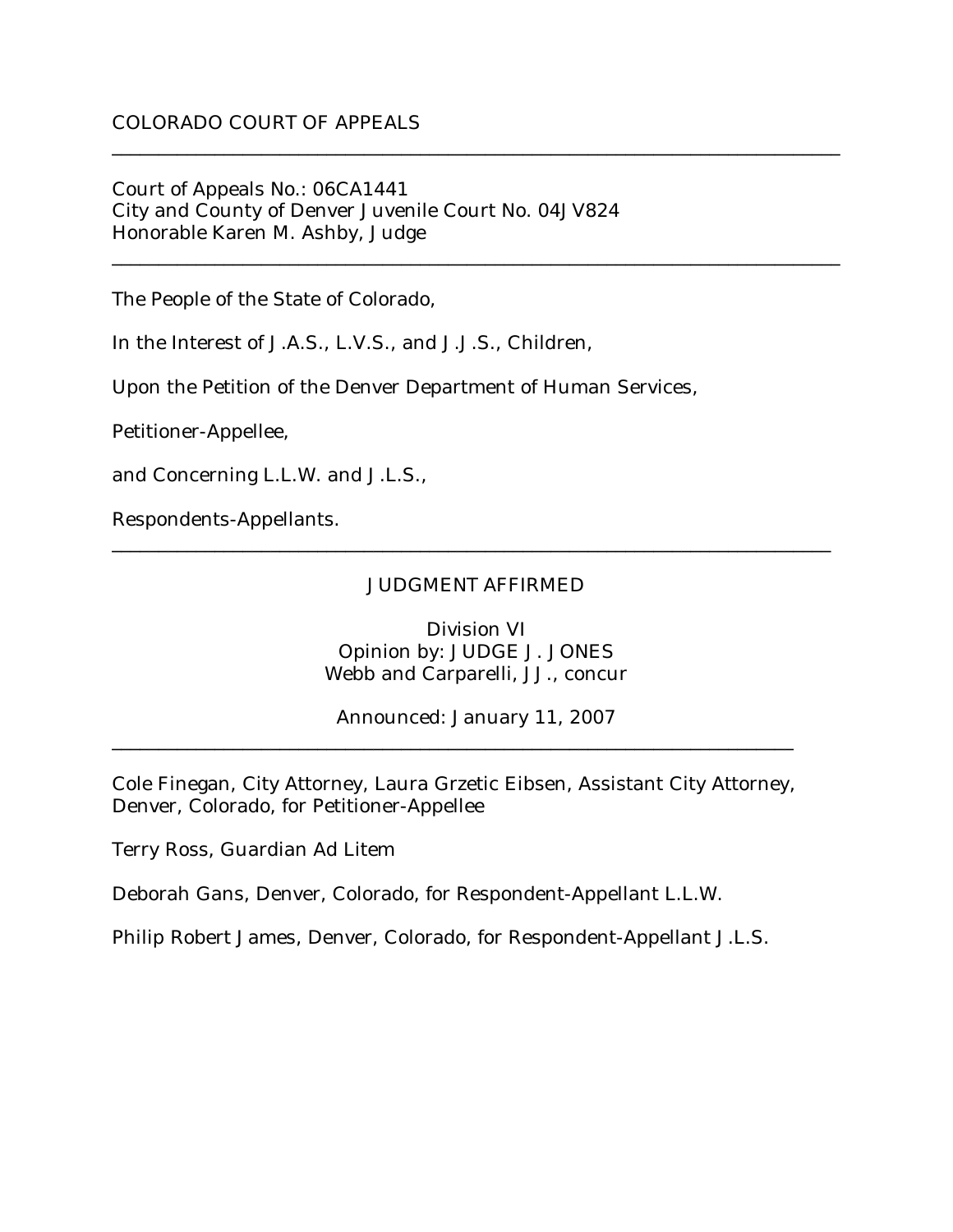L.L.W. (mother) and J.L.S. (father) appeal from a judgment terminating the parent-child legal relationships between them and their children. We affirm.

#### I. Background

When this dependency and neglect proceeding was initiated in March 2004, father was incarcerated and mother was providing care for the children.

At the first hearing before a magistrate, information was presented indicating that mother was of Indian descent with ties to the Hualapai and Rosebud Sioux tribes. Accordingly, the magistrate ordered the Department of Human Services (department) to notify those tribes of the proceeding, as required by the Indian Child Welfare Act of 1978 (ICWA), 25 U.S.C. § 1901, et seq. (2000), and § 19-1-126, C.R.S. 2006.

In April 2004, the parents admitted the petition in dependency and neglect, and treatment plans were approved shortly thereafter. In February 2006, the department filed a motion to terminate their parent-child legal relationships, alleging that although the parents had partially complied with their plans, they had failed to make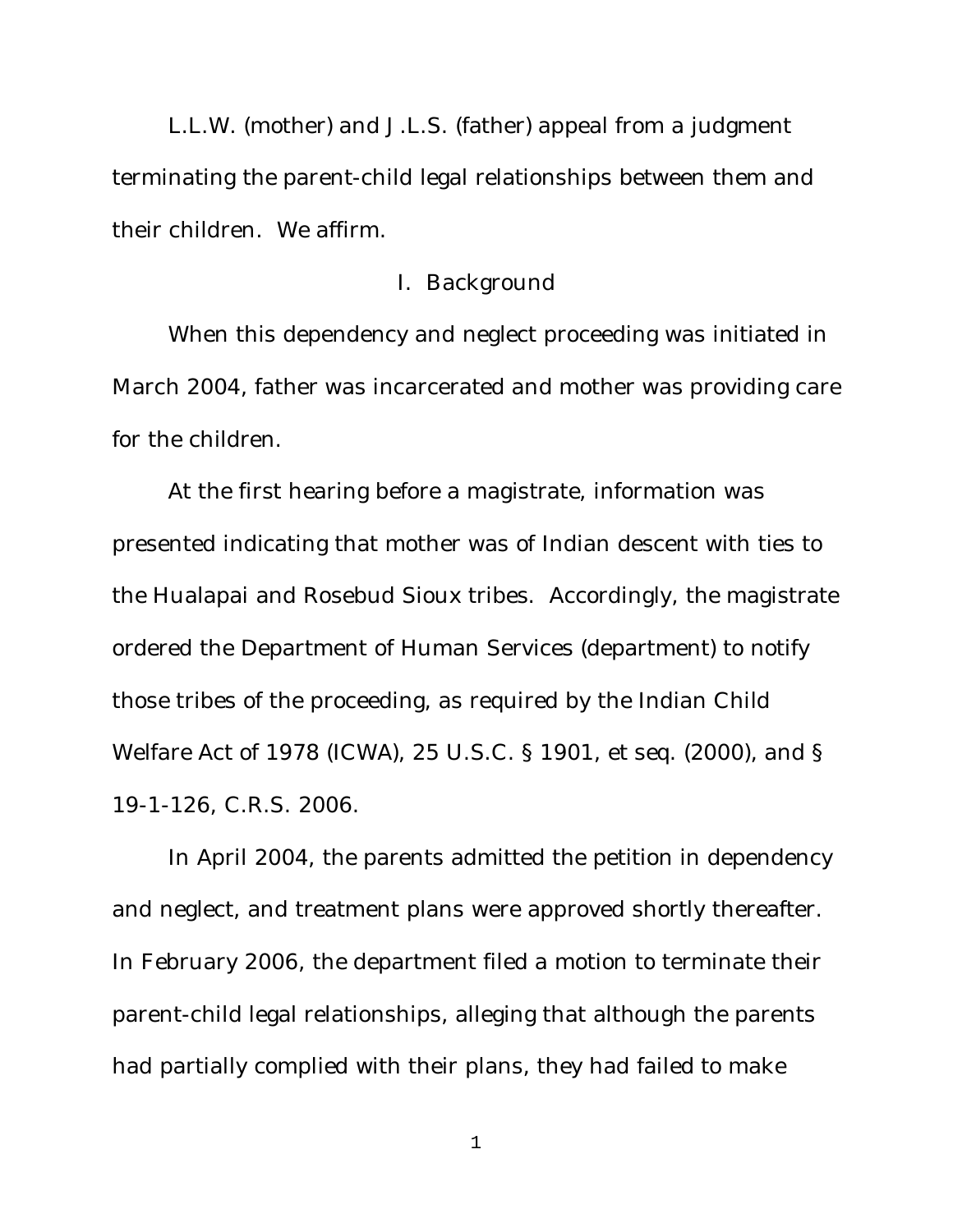significant improvement in their ability to provide safe, nurturing care for the children.

On the first day of the May 2006 termination hearing, the department informed the juvenile court that it had notified the Hualapai and Ogalala Sioux tribes of the proceeding, both of which had responded indicating that the children were not enrolled or eligible for enrollment. Mother asked that the hearing be continued so she could present evidence regarding applicability of the ICWA. Questions also arose as to why the Rosebud Sioux tribe had not been notified. The court ordered the department to make copies of the notice and tribal responses for the parties, denied the motion to continue, and proceeded with the hearing. The hearing, however, could not be concluded that day and was not concluded until three weeks later.

During the interim, the department notified the Rosebud Sioux tribe of the proceeding. The tribe responded, stating that the children were not enrolled or eligible for enrollment in the tribe. After the close of evidence, the juvenile court found that the ICWA was inapplicable because the tribes had determined the children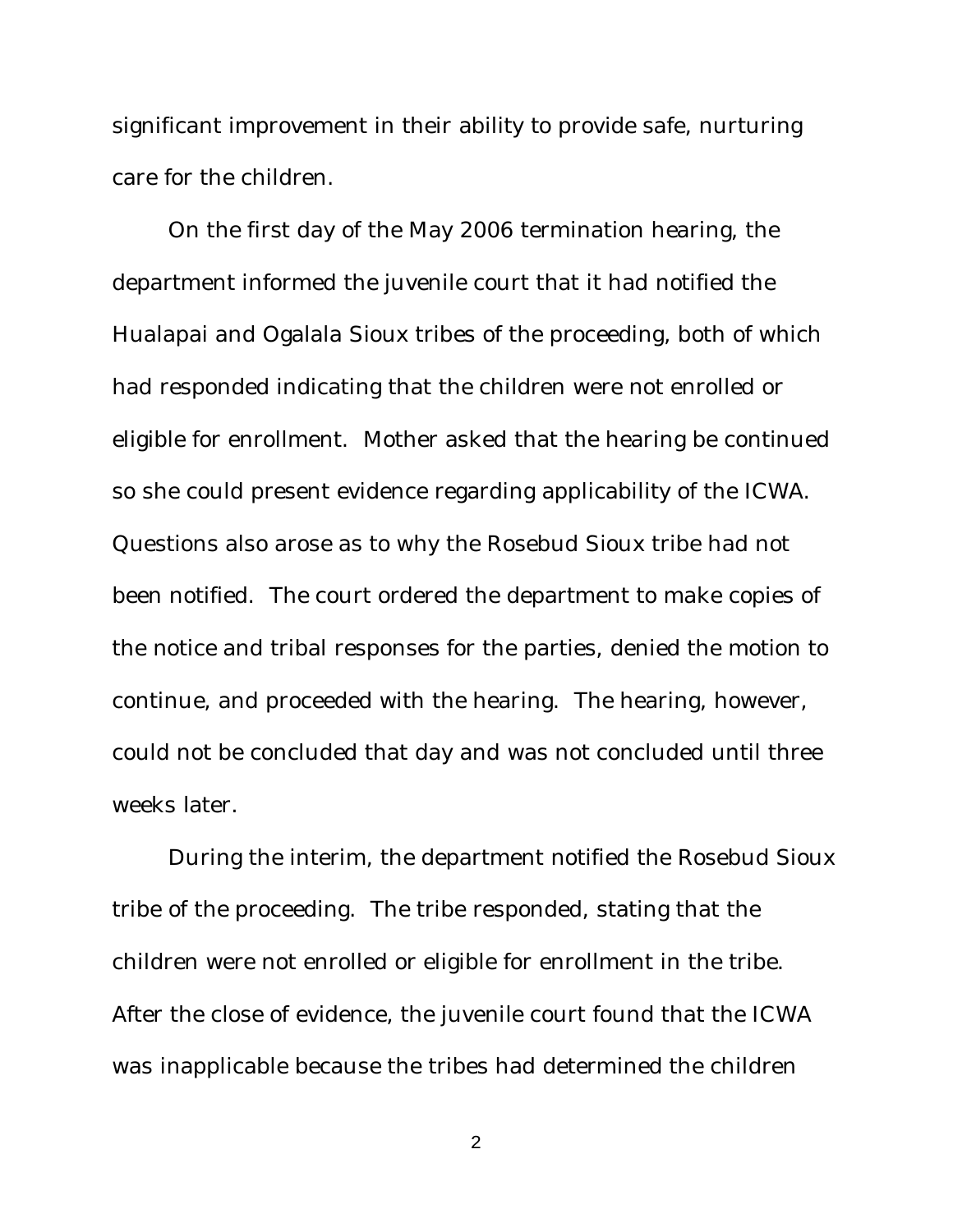were not enrolled or eligible for enrollment, and it terminated the parents' rights under § 19-3-604(1)(c), C.R.S. 2006.

# II. Mother's Appeal

# A. Applicability of the ICWA

Mother contends that the juvenile court erred in determining that the ICWA did not apply. She argues that she was not given sufficient notice of the tribes' determinations to permit her to independently ascertain their status as Indian children. We find no error.

Applicability of the ICWA depends on whether the child is an "Indian child." Catholic Charities in Interest of C.C.G., 942 P.2d 1380, 1382 (Colo. App. 1997); People in Interest of A.G.-G., 899 P.2d 319, 321 (Colo. App. 1995). The ICWA defines "Indian child" as "any unmarried person who is under age eighteen and is either (a) a member of an Indian tribe or (b) is eligible for membership in an Indian tribe and is the biological child of a member of an Indian tribe." 25 U.S.C. § 1903(4) (2000).

Tribal membership is not defined by the ICWA. Instead, each Indian tribe has the authority to determine its membership criteria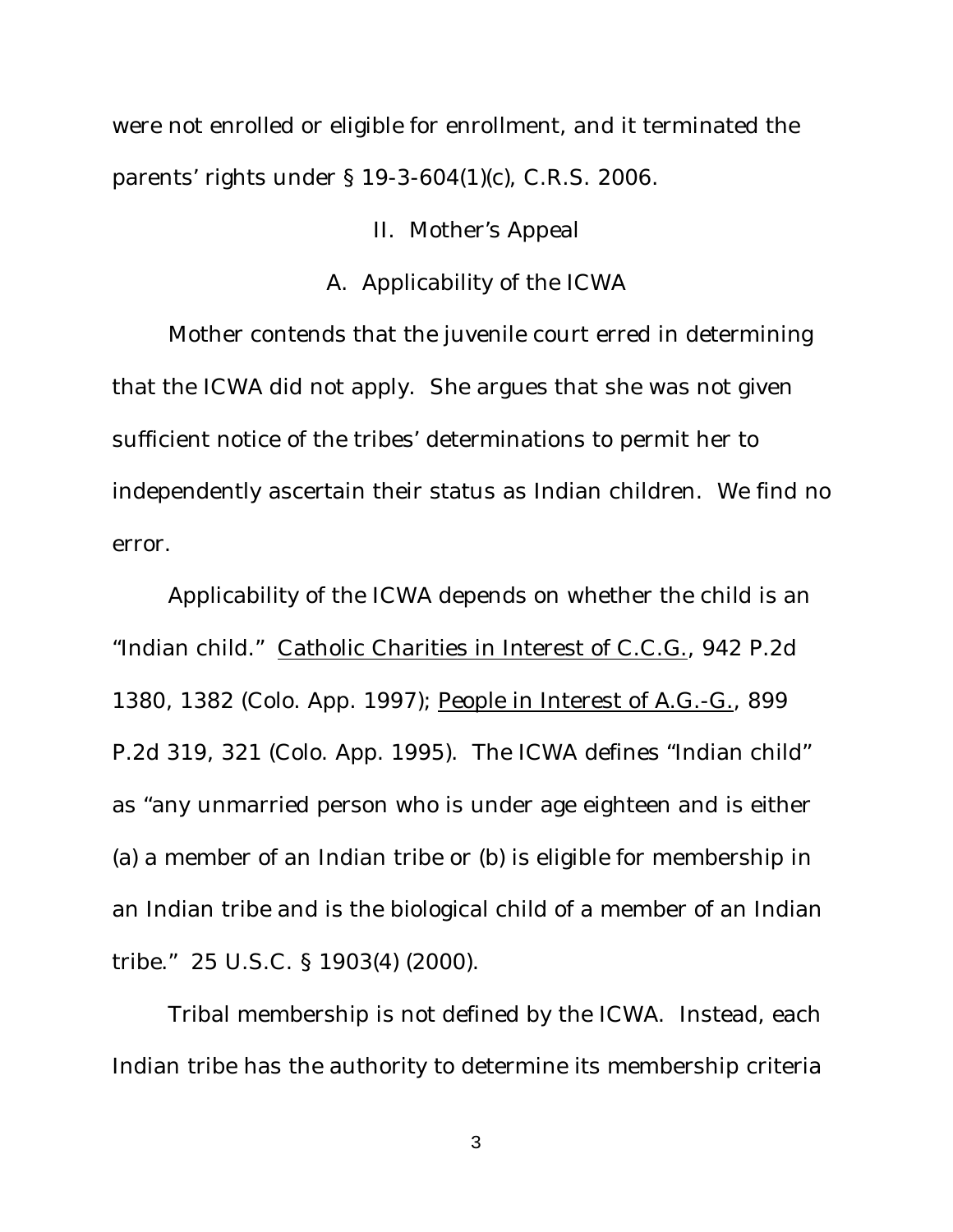and to decide who meets those criteria. B.H. v. People in Interest of X.H., 138 P.3d 299, 303 (Colo. 2006); People in Interest of A.E., 749 P.2d 450, 452 (Colo. App. 1987). A tribe's determination of membership or membership eligibility is conclusive and final. In re S.M.H., 33 Kan. App. 2d 424, 428, 103 P.3d 976, 981 (2005); In re Welfare of S.N.R., 617 N.W.2d 77, 84 (Minn. Ct. App. 2000); In re Adoption of Riffle, 273 Mont. 237, 242, 902 P.2d 542, 545 (1995); Guidelines for State Courts: Indian Child Custody Proceedings, 44 Fed. Reg. 67,584, 67,586 (1979); see B.H. v. People in Interest of X.H., supra, 138 P.3d at 303; People in Interest of A.G.-G., supra, 899 P.2d at 321; People in Interest of A.E., supra, 749 P.2d at 452.

Here, although mother was not advised of the tribes' determinations until the termination hearing, additional time in which to ascertain the children's tribal membership would have been unavailing because the tribes' determinations were conclusive. Accordingly, we perceive no error in the juvenile court's determination that the ICWA did not apply.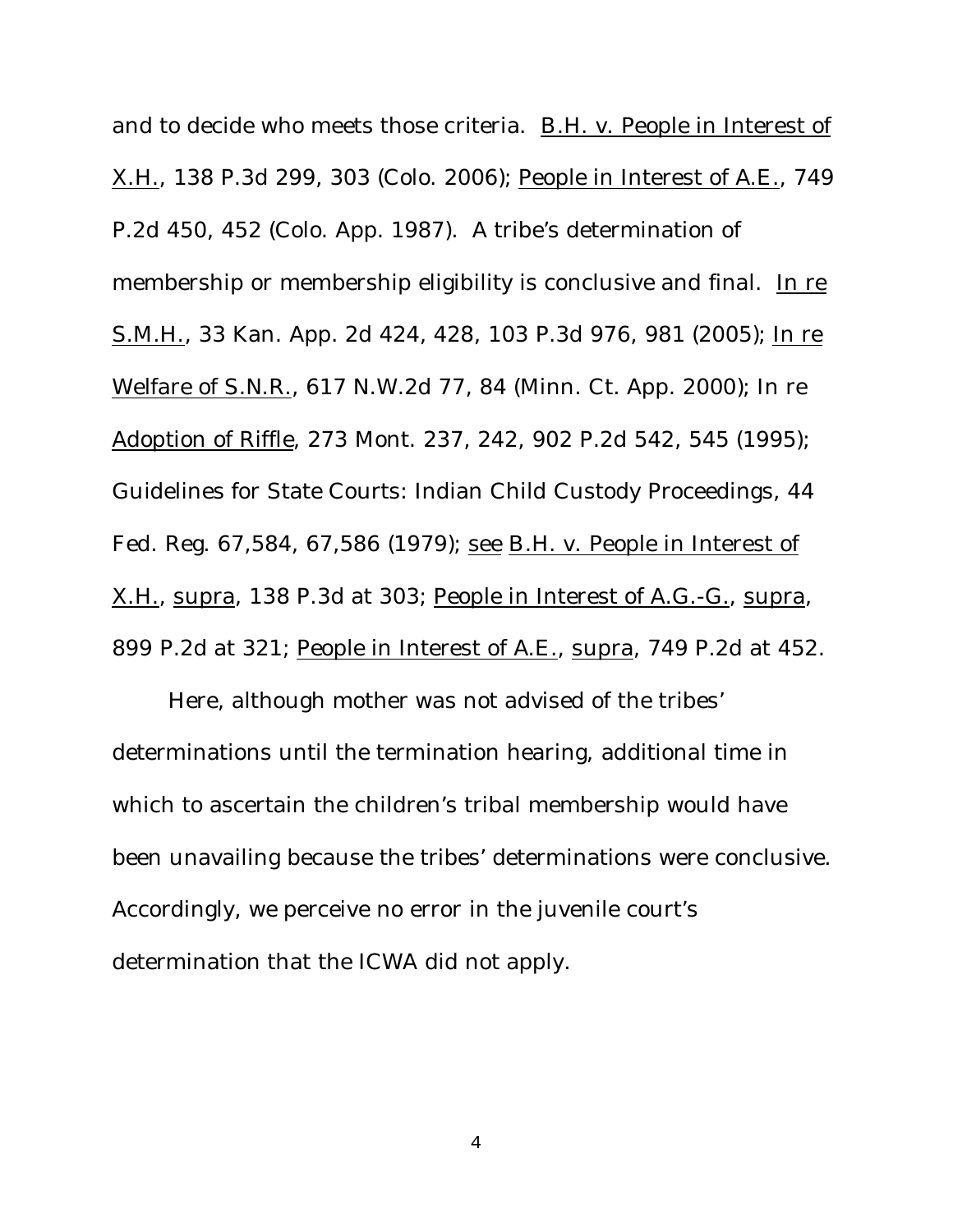## B. Compliance with Treatment Plan

Asserting that she substantially complied with the treatment plan, mother contends that the evidence was insufficient to support the criteria for termination. We disagree.

To terminate the parent-child legal relationship under § 19-3- 604(1)(c), clear and convincing evidence must establish, among other things, that an appropriate treatment plan, approved by the court, has not been complied with by the parent or that the plan has not been successful in rehabilitating the parent. Section 19-3- 604(1)(c)(I), C.R.S. 2006.

The parent is responsible for securing compliance with and success of a treatment plan. People in Interest of L.A.C., 97 P.3d 363, 367-68 (Colo. App. 2004); People in Interest of A.H., 736 P.2d 425, 428 (Colo. App. 1987). Although absolute compliance is not required, partial compliance, or even substantial compliance, may not result in success of the plan by correcting or improving the parent's conduct or condition or by rendering the parent fit. People in Interest of D.L.C., 70 P.3d 584, 588 (Colo. App. 2003).

When, as here, a proceeding involves a child under the age of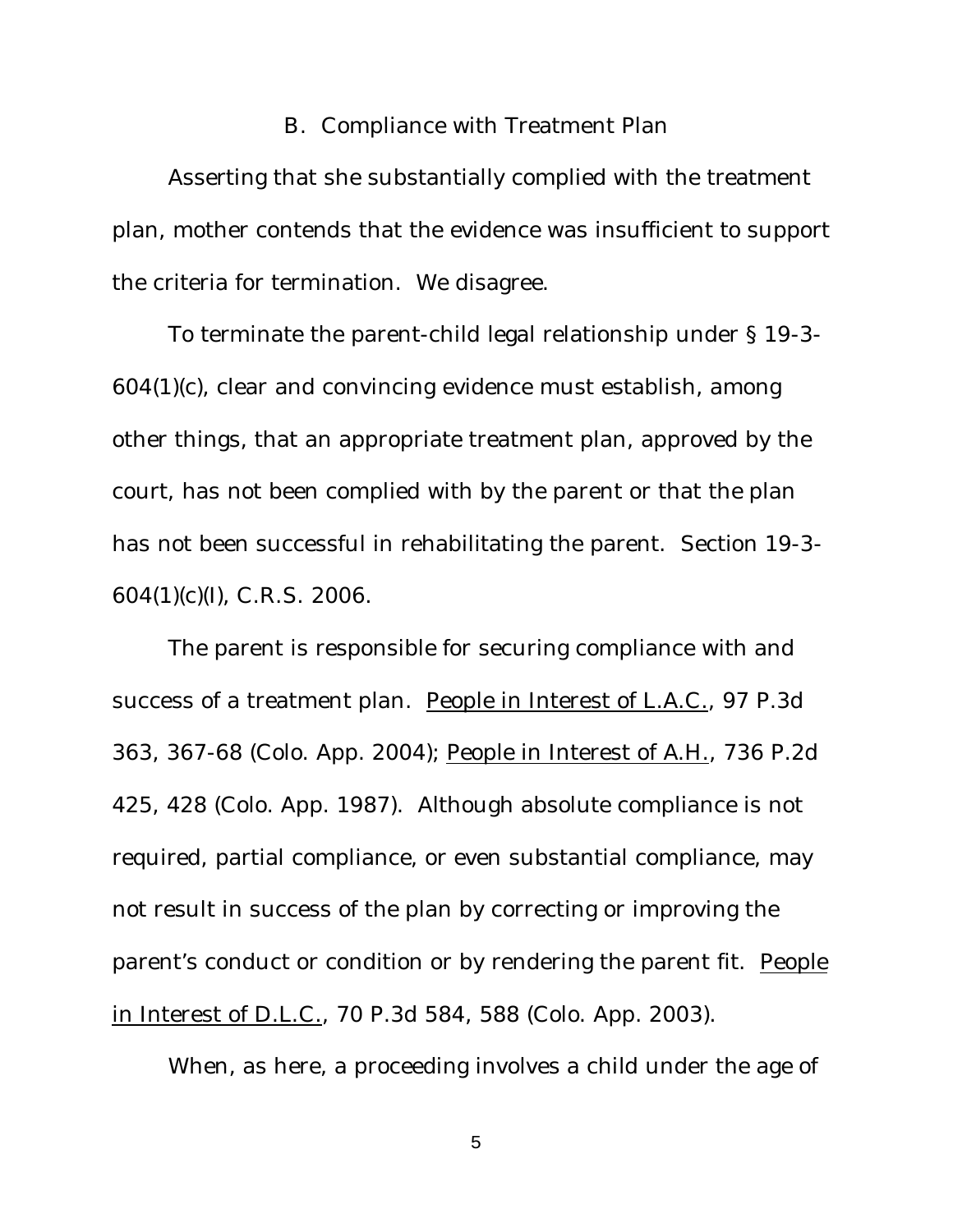six, reasonable or successful compliance with a treatment plan cannot be found if "[t]he parent has not attended visitations with the child as set forth in the treatment plan, unless good cause can be shown for failing to visit" or "[t]he parent exhibits the same problems addressed in the treatment plan without adequate improvement, including but not limited to improvement in the relationship with the child," and remains unable to meet the child's needs. Section 19-3-604(1)(c)(I)(A), (B), C.R.S. 2006; see C.S. v. People in Interest of I.S., 83 P.3d 627, 641 (Colo. 2004); People in Interest of M.T., 121 P.3d 309, 311 (Colo. App. 2005).

The credibility of the witnesses and the sufficiency, probative effect, and weight of the evidence, as well as the inferences and conclusions to be drawn from it, are within the discretion of the trial court. Thus, a trial court's findings and conclusions will not be disturbed on review if the record supports them. People in Interest of C.A.K., 652 P.2d 603, 613 (Colo. 1982).

Here, while noting mother's completion of parenting classes and cooperation with the department and other service providers, the juvenile court found that she did not reasonably or successfully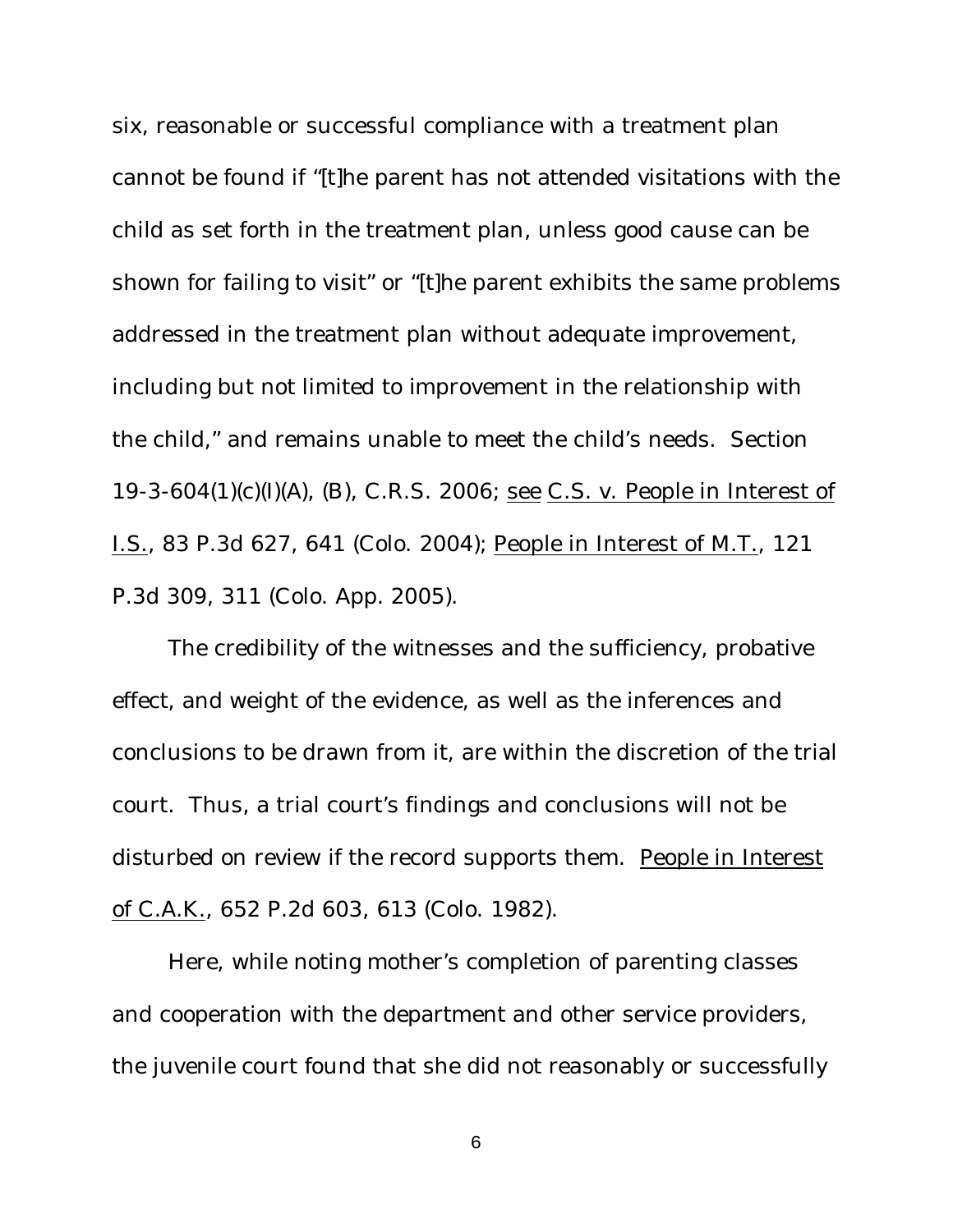comply with the treatment plan. In reaching this determination, the court cited mother's lack of stable employment, which compromised her ability to maintain housing; her sporadic compliance with substance abuse treatment and her missed and positive random urinalyses tests; her failure to follow through with mental health treatment; her failure to comply with the conditions of probation; and her failure to regularly attend supervised visits with the children.

Because the record supports these findings, we may not disturb them on review. See People in Interest of C.A.K., supra, 652 P.2d at 613.

#### C. Less Drastic Alternative to Termination

Mother also contends that the juvenile court erred in refusing to place the children with father as a less drastic alternative to termination. In support of this contention, she argues that father was allowed to have unsupervised visits with the children and should have been given more time in which to complete the treatment plan. We disagree.

Mother's challenge to the juvenile court's finding rejecting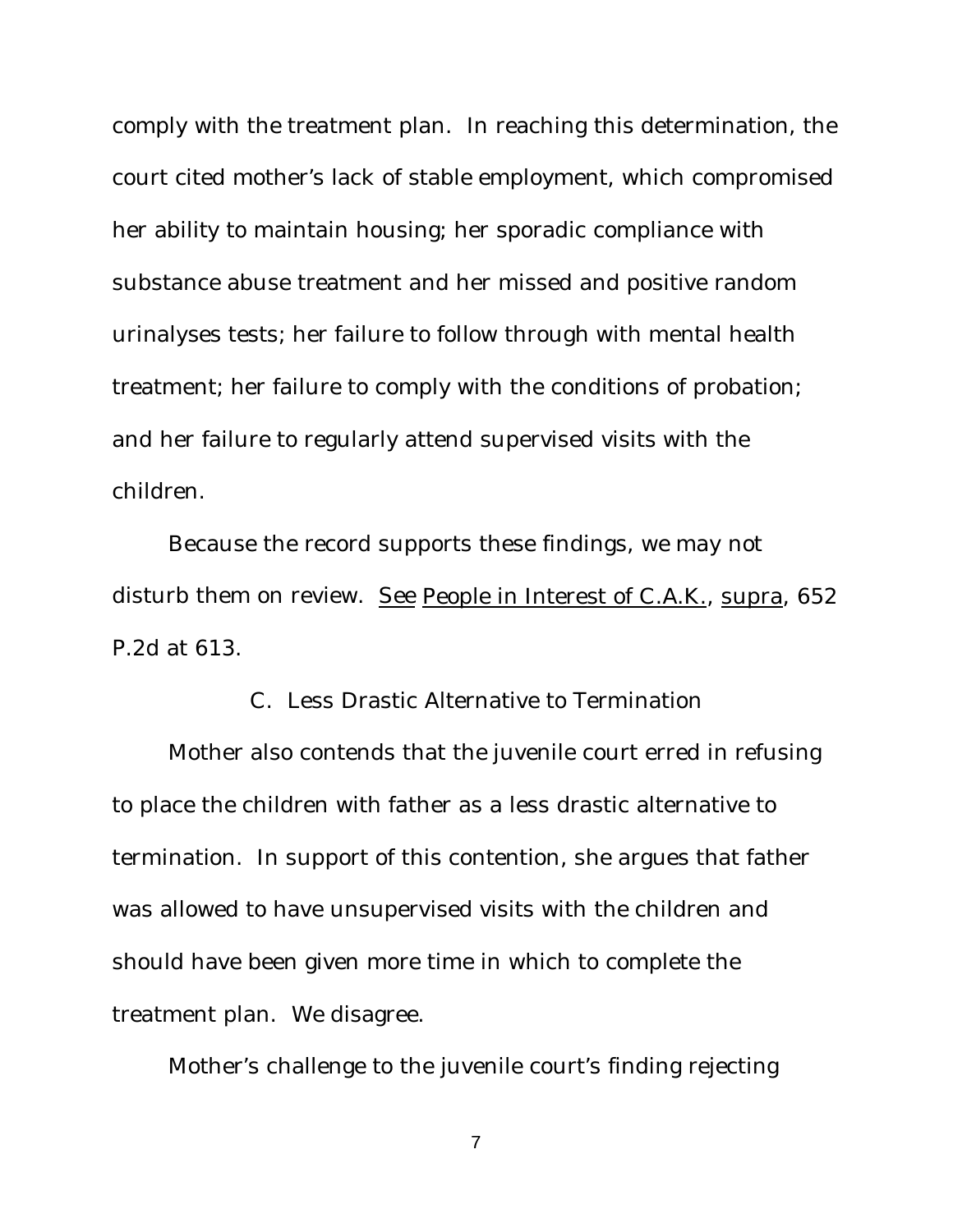placement with father as a less drastic alternative is essentially a challenge to the court's findings that father was unfit and unlikely to change within a reasonable time. Father has not challenged these particular findings on appeal, and, to the extent the challenged findings affect only father's rights, mother lacks standing to do so. See People in Interest of J.M.B., 60 P.3d 790, 792 (Colo. App. 2002) (determining that one parent does not have standing to raise issues regarding the propriety of termination of the other parent's rights).

To the extent mother is deemed to have standing by virtue of her own interest in having the children placed with father as a less drastic alternative to termination, see People in Interest of J.M.B., supra (court must consider and eliminate less drastic alternatives before terminating the parent-child relationship), we nevertheless find no basis for reversal. The record supports the court's finding that father was an unfit parent.

# III. Father's Appeal

A. Admission of Criminal History Report Father contends that the juvenile court erred in admitting into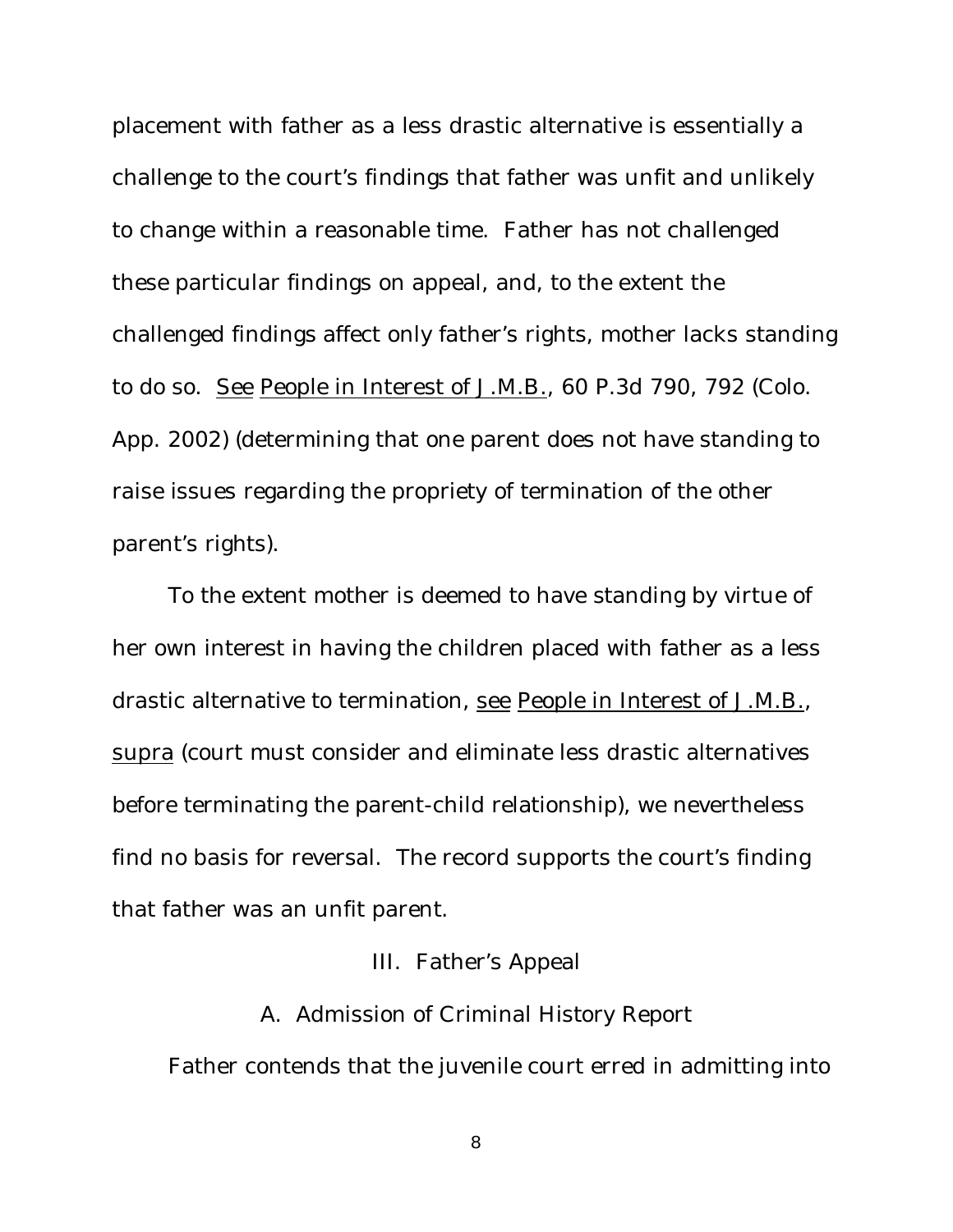evidence his Colorado Bureau of Investigation criminal history report (CBI report). We find no reversible error.

When trial is to a court, rather than to a jury, we presume that the trial court disregarded any immaterial, incompetent, or hearsay evidence that may have been introduced. People in Interest of T.E.M., 124 P.3d 905, 909 (Colo. App. 2005); People in Interest of A.R.S., 31 Colo. App. 268, 274, 502 P.2d 92, 95 (1972). Further, error may not be predicated upon a ruling that admits or excludes evidence unless a substantial right of the party is affected. CRE 103; see C.A.R. 35(e).

Assuming, without deciding, that the CBI report was improperly admitted, we find no reversible error. In overruling father's objection, which contested the accuracy of the report, the juvenile court found that the report was self-authenticating and stated that its weight would be determined in light of any contradictory evidence. Thereafter, father's parole officer testified about the conviction on which father was incarcerated when the petition in dependency and neglect was filed and his compliance with the conditions of parole upon release from incarceration. No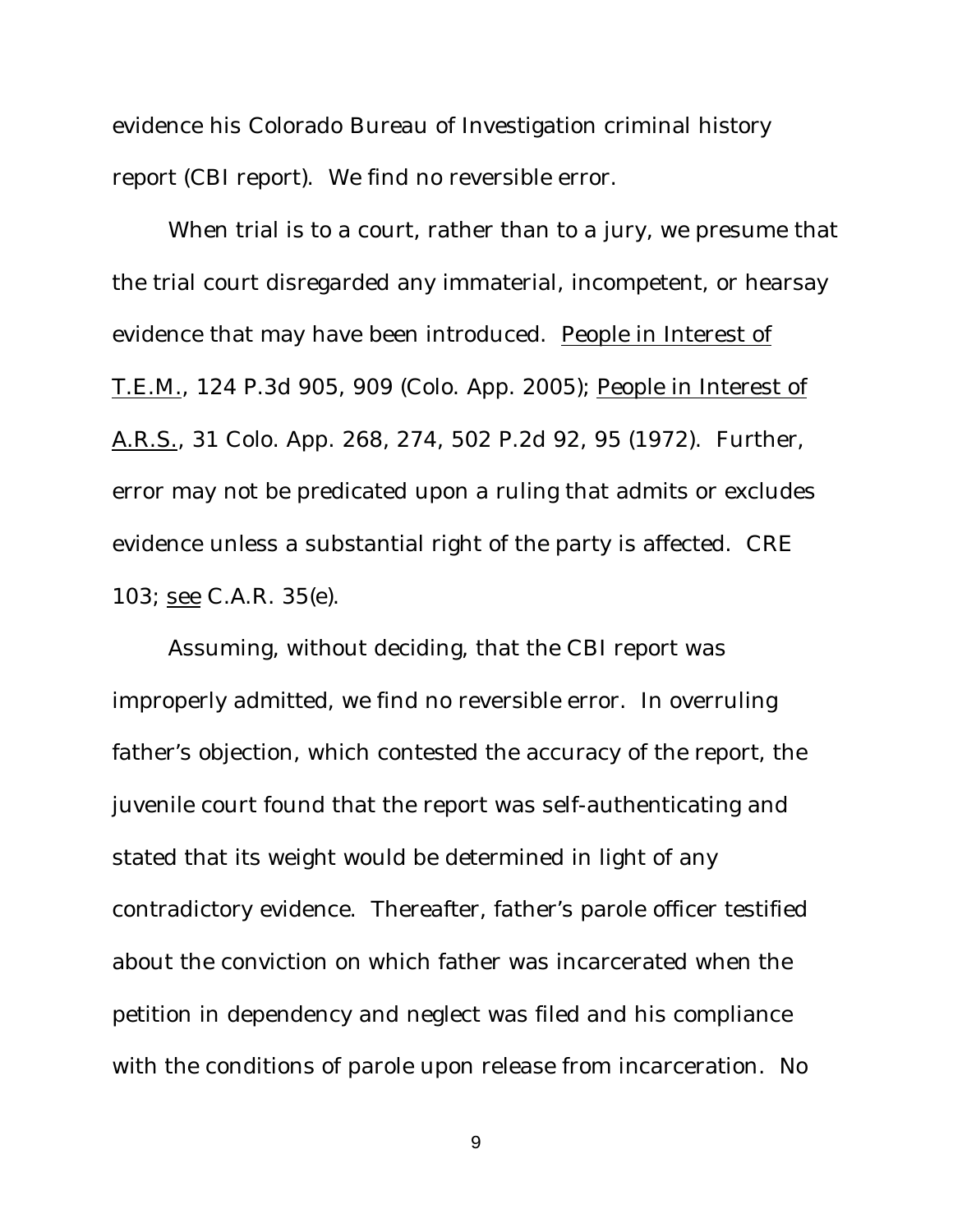evidence undermining the accuracy of the CBI report was admitted, and there is no indication that the juvenile court considered the report in ordering termination.

Under these circumstances, admission of the CBI report did not affect father's substantial rights and does not require reversal. See CRE 103; C.A.R. 35(e); People in Interest of T.E.M., supra, 124 P.3d at 909; People in Interest of A.R.S., supra, 31 Colo. App. at 273-74, 502 P.2d at 95.

## B. Sufficiency of the Evidence

Father also contends that the order of termination violates his right to due process. Specifically, he asserts that the evidence was insufficient to support the order, arguing that the department's delay in contacting him after the petition in dependency and neglect was filed and its delay in providing a treatment plan, together with its failure to observe his visits with the children to assess his parenting skills, rendered its rehabilitative efforts unreasonable. We disagree.

To protect a parent's fundamental liberty interest in the care, custody, and management of his or her child, due process requires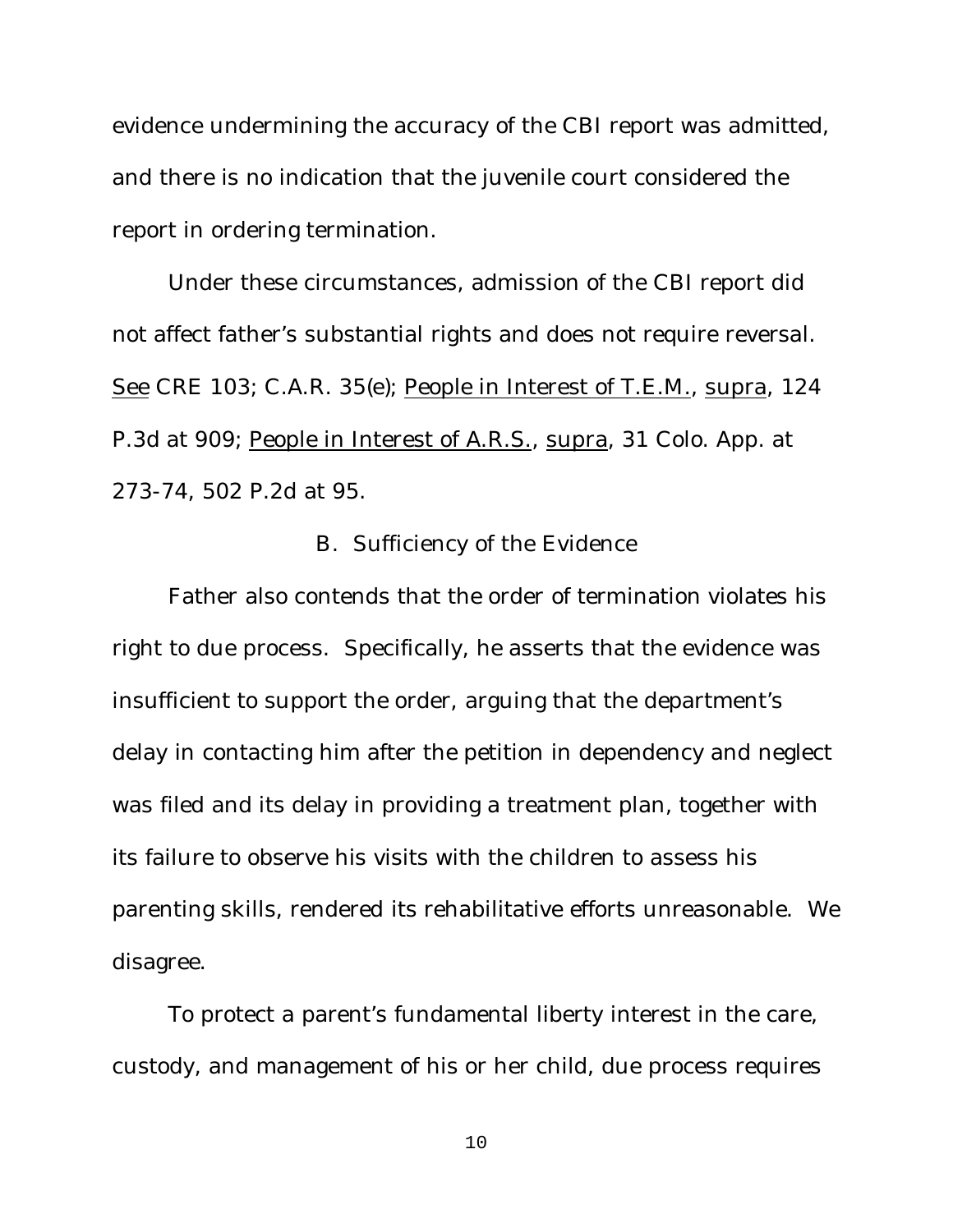the state to provide fundamentally fair procedures in a dependency and neglect proceeding. B.B. v. People, 785 P.2d 132, 136 (Colo. 1990); People in Interest of A.M.D., 648 P.2d 625, 632 (Colo. 1982). At a minimum, a parent must be given adequate notice of the proceeding and an opportunity to protect his or her rights. People in Interest of M.M., 726 P.2d 1108, 1115 (Colo. 1986). A parent may not obtain relief on a due process claim absent a showing of harm or prejudice. See People in Interest of A.L.B., 994 P.2d 476, 480 (Colo. App. 1999).

When appropriate, the state must make reasonable efforts to reunite the family. Section 19-3-100.5(1), (4), C.R.S. 2006. "Reasonable efforts" means the exercise of diligence and care for children who are placed out of the home. Section 19-1-103(89), C.R.S. 2006. A trial court may consider whether reasonable efforts have been made to rehabilitate a parent in determining parental unfitness. Section 19-3-604(2)(h), (k)(III), C.R.S. 2006.

The reasonable efforts standard is deemed met if services are provided in accordance with § 19-3-208, C.R.S. 2006. Sections 19- 1-103(89), 19-3-100.5(4), C.R.S. 2006. Among the services required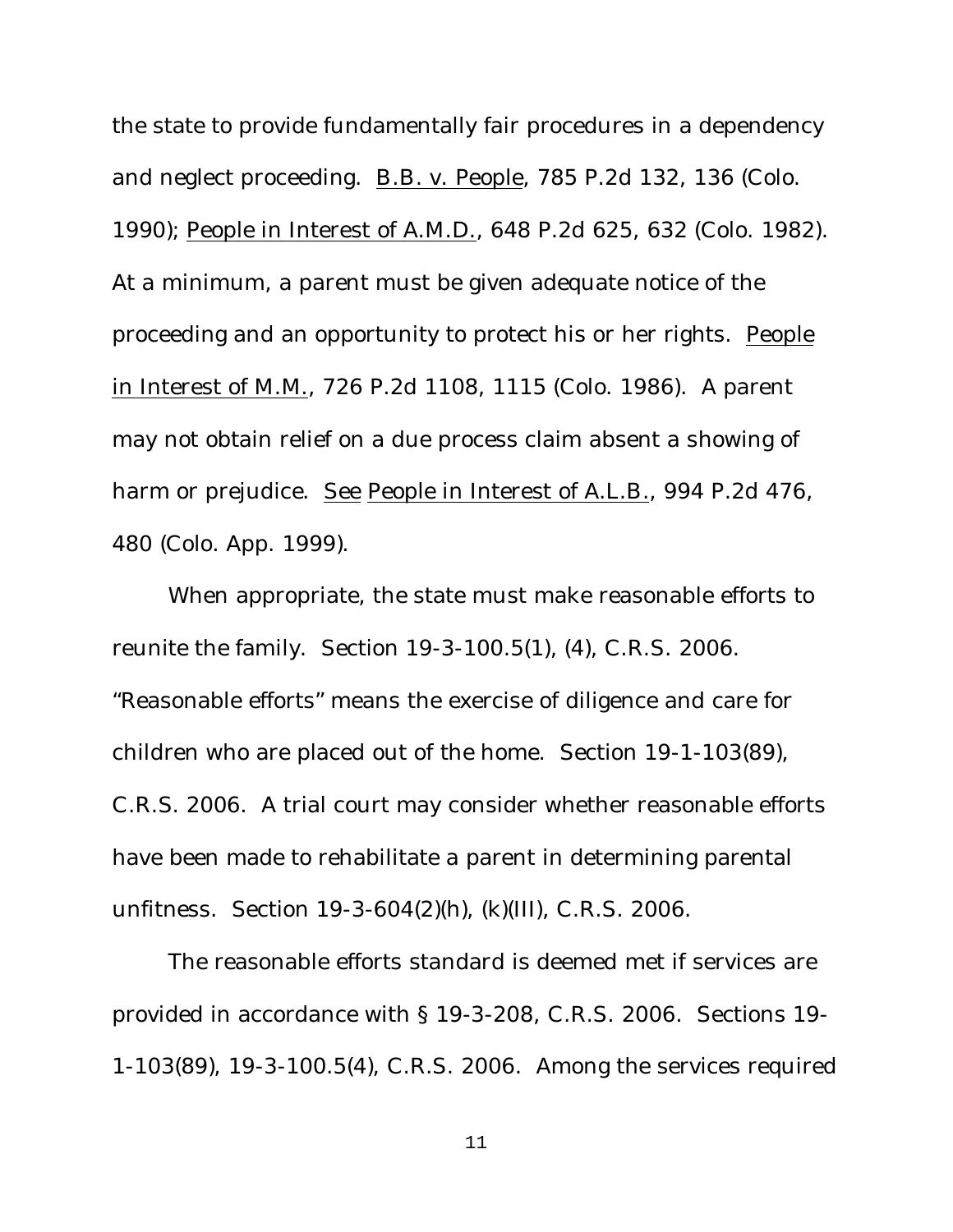by § 19-3-208 are an assessment of the family, development of a case plan for the provision of services, and visitation services. Section 19-3-208(2)(b)(I), (IV), C.R.S. 2006. The child's health and safety are the paramount concerns in determining whether it is appropriate to provide visitation services. Sections 19-1-103(89), 19-3-100.5(2), C.R.S. 2006; People in Interest of D.G., 140 P.3d 299, 302 (Colo. App. 2006); People in Interest of B.C., 122 P.3d 1067, 1070 (Colo. App. 2005); see § 19-3-208(2), C.R.S. 2006.

The record here reveals that when the petition in dependency and neglect was filed on March 26, 2004, father was incarcerated. Four days later, the juvenile court appointed counsel to represent him. On April 26, father admitted the petition, and the dispositional hearing was set for June 7. On that date, father asked for and received a continuance. His treatment plan was approved at the following hearing on July 12. In November, the paternal grandparents began facilitating visits between the children and father.

Father's caseworkers did not contact him directly while he was incarcerated. Instead, they monitored his compliance with the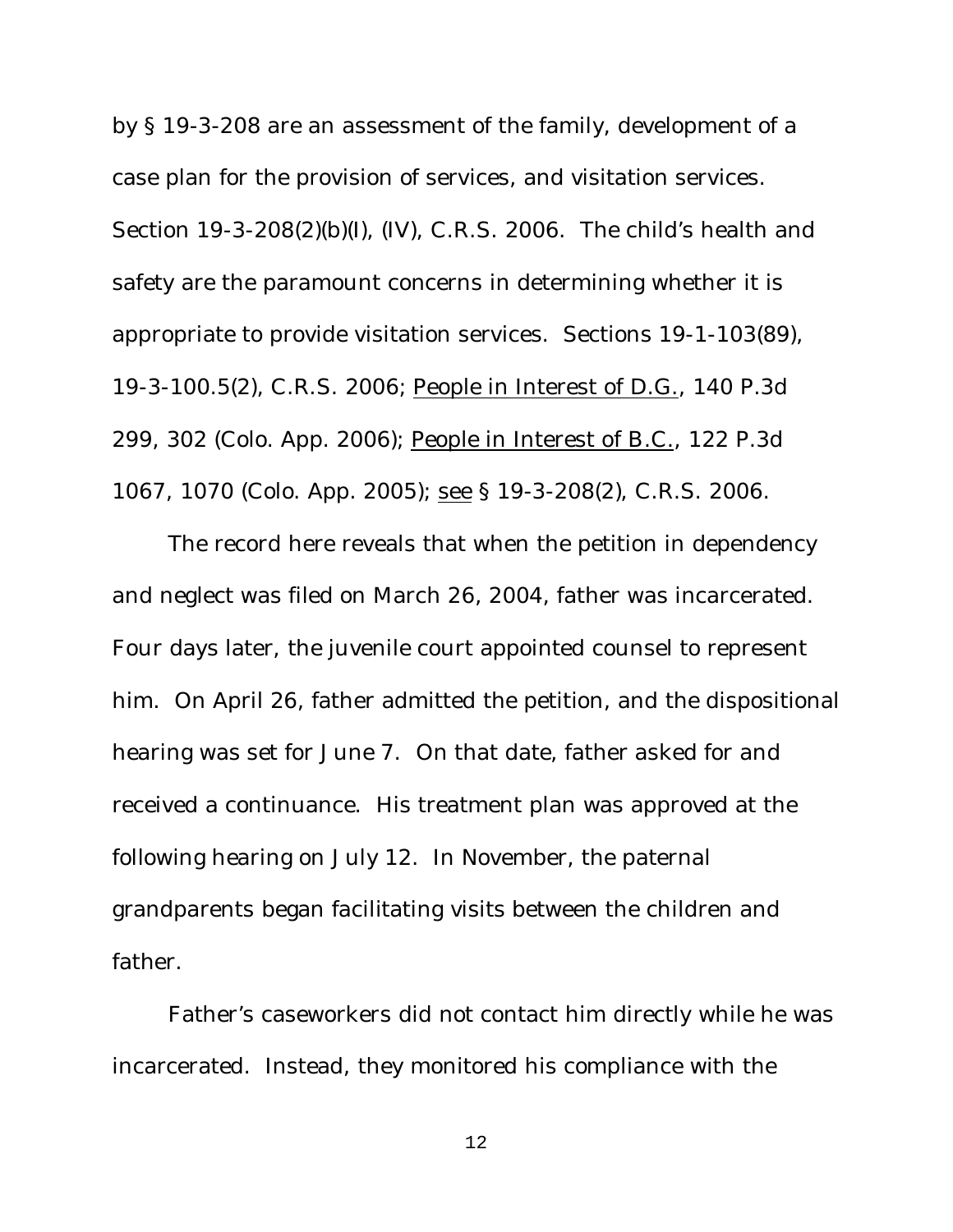treatment plan through court hearings, during which he was represented by counsel and appeared by telephone. Upon his release to a community corrections halfway house in May 2005, his treatment plan was amended to require participation in services that were not available while he was incarcerated. In October 2005, after he had progressed to intensive supervised parole, his visits with the children became unsupervised.

During the May 2006 termination hearing, the caseworker testified that she did not observe father's visits because she had no concerns about his interaction with the children. Instead, her concerns about his parenting ability stemmed from his lack of employment and housing and his recent violations of the conditions of parole. To address these concerns, the department provided housing and employment assistance, bus passes and tokens, substance abuse monitoring, and intensive in-home therapeutic services. Had father participated in the in-home services, his interaction with the children would have been observed.

Thus, the record reveals that the one-month delay in approval of the treatment plan was due to father's request for a continuance;